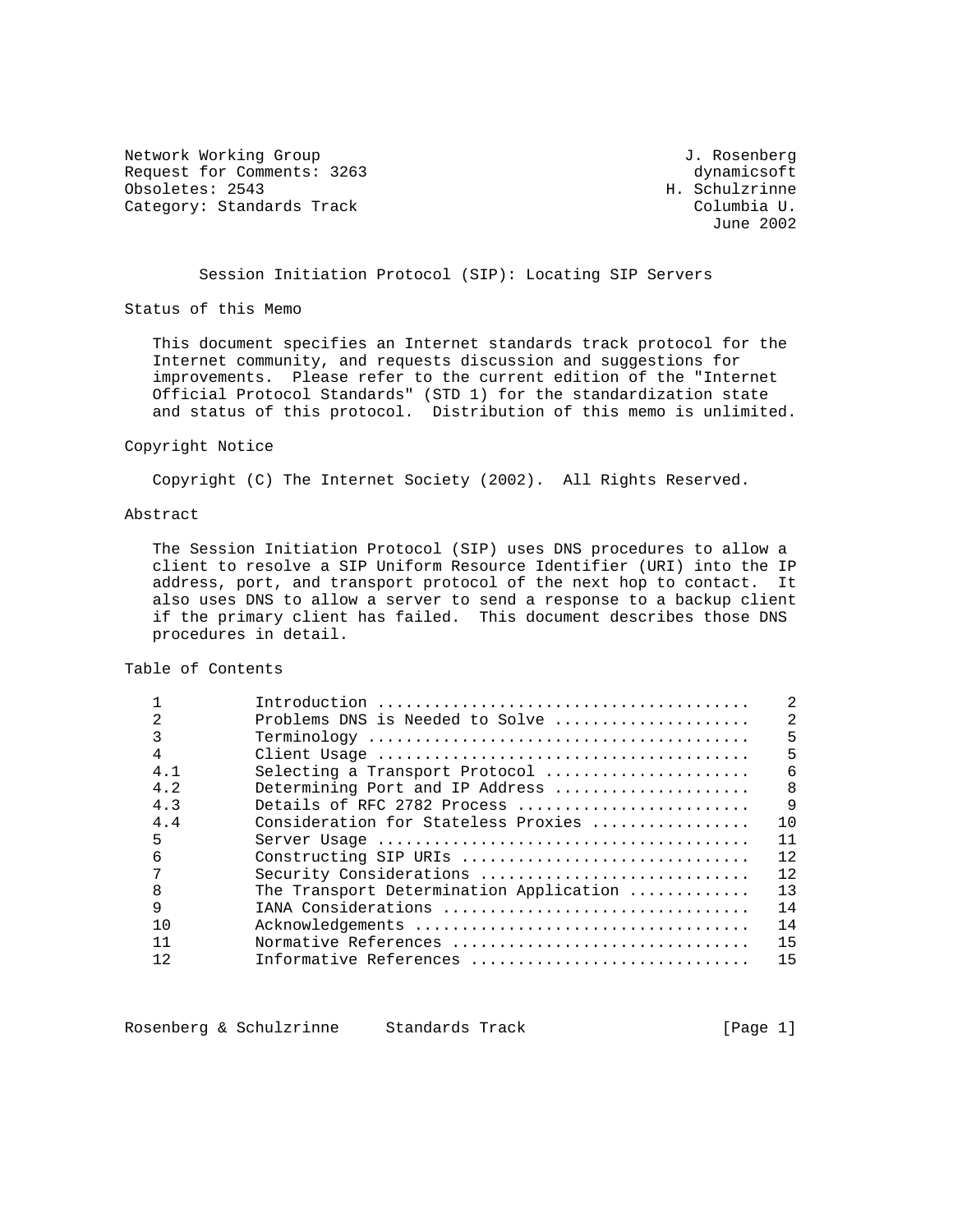| Full Copyright Statement |  |
|--------------------------|--|

## 1 Introduction

 The Session Initiation Protocol (SIP) (RFC 3261 [1]) is a client server protocol used for the initiation and management of communications sessions between users. SIP end systems are called user agents, and intermediate elements are known as proxy servers. A typical SIP configuration, referred to as the SIP "trapezoid", is shown in Figure 1. In this diagram, a caller in domain A (UA1) wishes to call Joe in domain B (joe@B). To do so, it communicates with proxy 1 in its domain (domain A). Proxy 1 forwards the request to the proxy for the domain of the called party (domain B), which is proxy 2. Proxy 2 forwards the call to the called party, UA 2.

 As part of this call flow, proxy 1 needs to determine a SIP server for domain B. To do this, proxy 1 makes use of DNS procedures, using both SRV [2] and NAPTR [3] records. This document describes the specific problems that SIP uses DNS to help solve, and provides a solution.

## 2 Problems DNS is Needed to Solve

 DNS is needed to help solve two aspects of the general call flow described in the Introduction. The first is for proxy 1 to discover the SIP server in domain B, in order to forward the call for joe@B. The second is for proxy 2 to identify a backup for proxy 1 in the event it fails after forwarding the request.

 For the first aspect, proxy 1 specifically needs to determine the IP address, port, and transport protocol for the server in domain B. The choice of transport protocol is particularly noteworthy. Unlike many other protocols, SIP can run over a variety of transport protocols, including TCP, UDP, and SCTP. SIP can also use TLS. Currently, use of TLS is defined for TCP only. Thus, clients need to be able to automatically determine which transport protocols are available. The proxy sending the request has a particular set of transport protocols it supports and a preference for using those transport protocols. Proxy 2 has its own set of transport protocols it supports, and relative preferences for those transport protocols. All proxies must implement both UDP and TCP, along with TLS over TCP, so that there is always an intersection of capabilities. Some form of DNS procedures are needed for proxy 1 to discover the available transport protocols for SIP services at domain B, and the relative preferences of those transport protocols. Proxy 1 intersects its list of supported transport protocols with those of proxy 2 and then chooses the protocol preferred by proxy 2.

Rosenberg & Schulzrinne Standards Track (Page 2)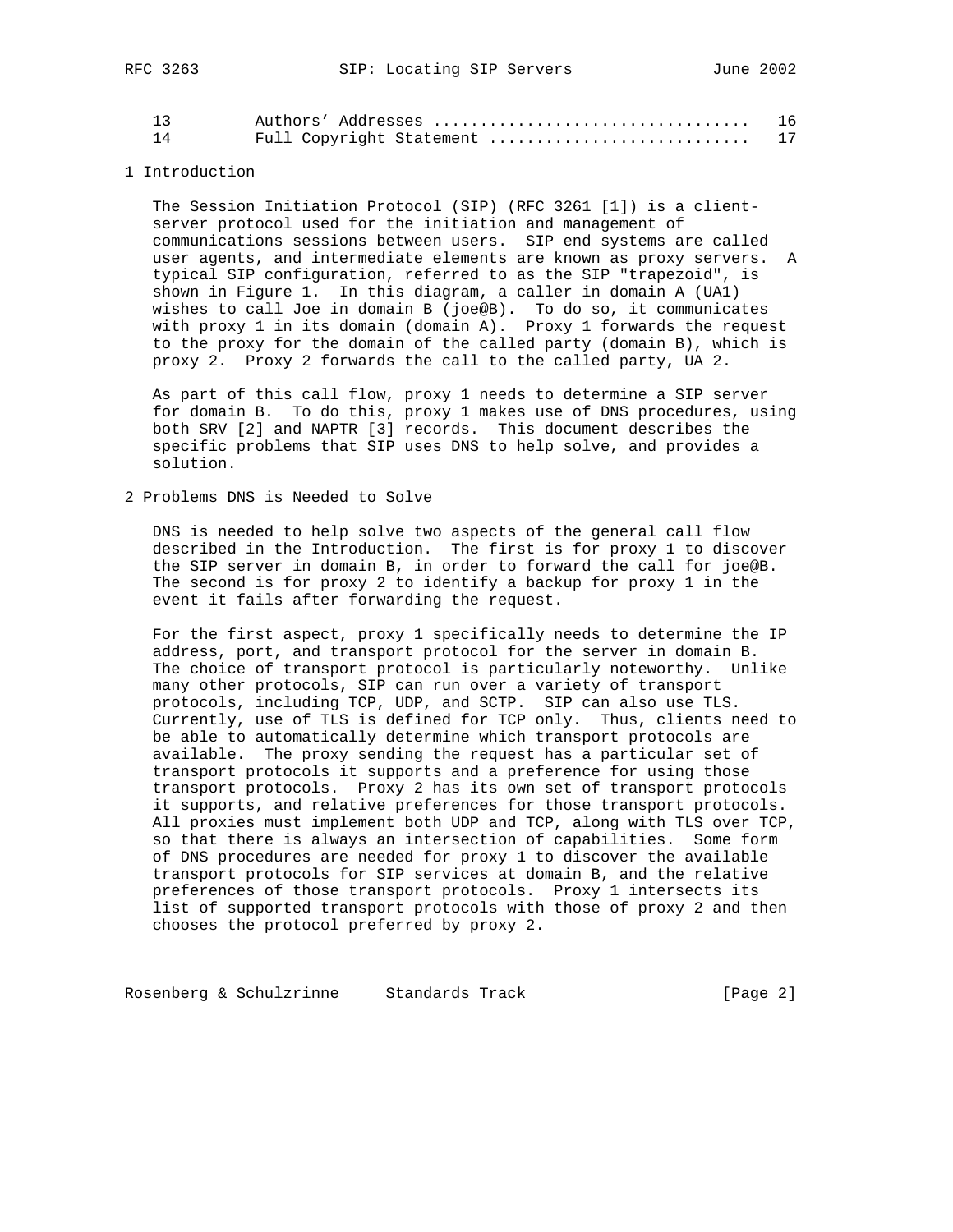

Figure 1: The SIP trapezoid

 It is important to note that DNS lookups can be used multiple times throughout the processing of a call. In general, an element that wishes to send a request (called a client) may need to perform DNS processing to determine the IP address, port, and transport protocol of a next hop element, called a server (it can be a proxy or a user agent). Such processing could, in principle, occur at every hop between elements.

 Since SIP is used for the establishment of interactive communications services, the time it takes to complete a transaction between a caller and called party is important. Typically, the time from when the caller initiates a call until the time the called party is alerted should be no more than a few seconds. Given that there can be multiple hops, each of which is doing DNS lookups in addition to other potentially time-intensive operations, the amount of time available for DNS lookups at each hop is limited.

 Scalability and high availability are important in SIP. SIP services scale up through clustering techniques. Typically, in a realistic version of the network in Figure 1, proxy 2 would be a cluster of homogeneously configured proxies. DNS needs to provide the ability

Rosenberg & Schulzrinne Standards Track [Page 3]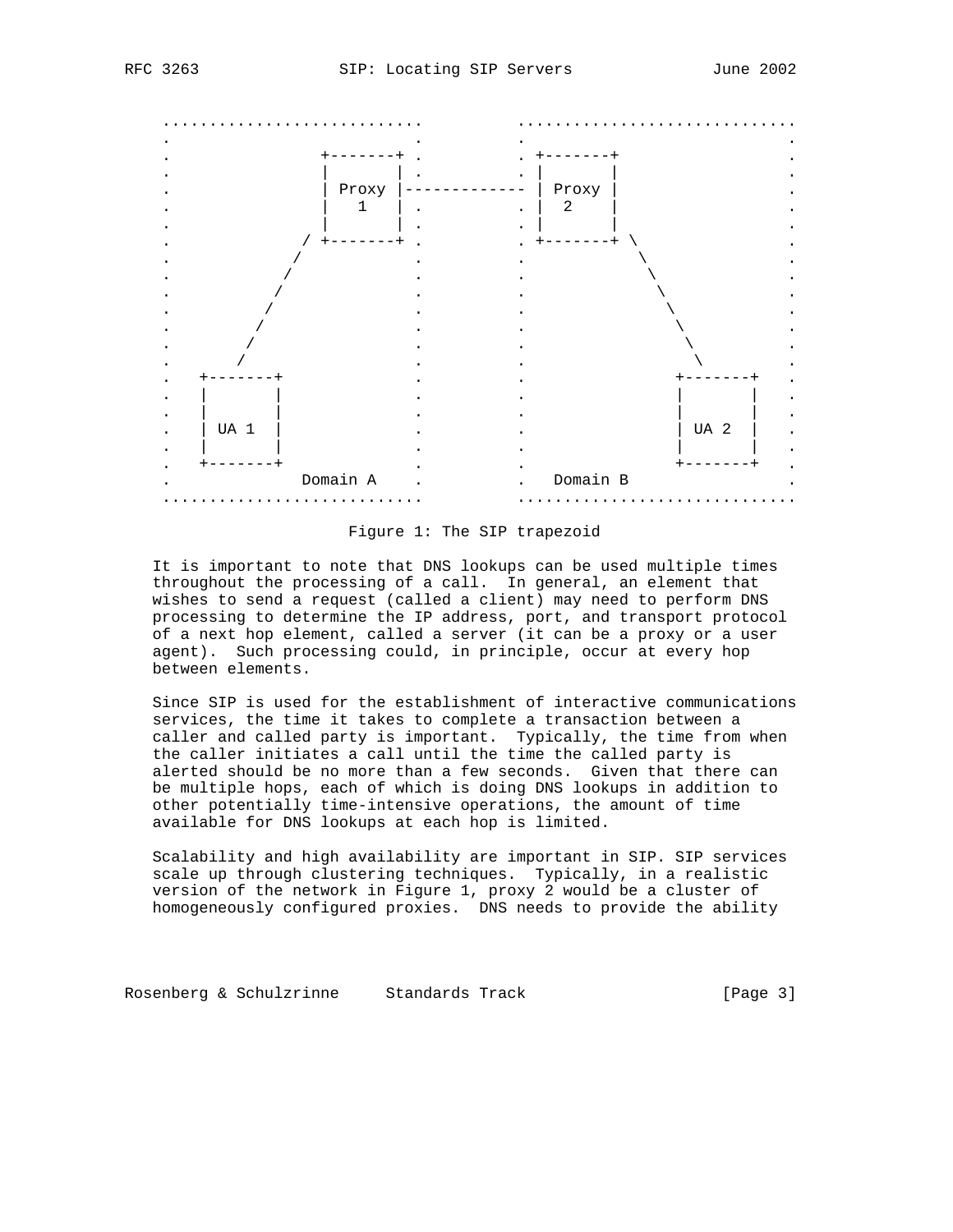for domain B to configure a set of servers, along with prioritization and weights, in order to provide a crude level of capacity-based load balancing.

 SIP assures high availability by having upstream elements detect failures. For example, assume that proxy 2 is implemented as a cluster of two proxies, proxy 2.1 and proxy 2.2. If proxy 1 sends a request to proxy 2.1 and the request fails, it retries the request by sending it to proxy 2.2. In many cases, proxy 1 will not know which domains it will ultimately communicate with. That information would be known when a user actually makes a call to another user in that domain. Proxy 1 may never communicate with that domain again after the call completes. Proxy 1 may communicate with thousands of different domains within a few minutes, and proxy 2 could receive requests from thousands of different domains within a few minutes. Because of this "many-to-many" relationship, and the possibly long intervals between communications between a pair of domains, it is not generally possible for an element to maintain dynamic availability state for the proxies it will communicate with. When a proxy gets its first call with a particular domain, it will try the servers in that domain in some order until it finds one that is available. The identity of the available server would ideally be cached for some amount of time in order to reduce call setup delays of subsequent calls. The client cannot query a failed server continuously to determine when it becomes available again, since this does not scale. Furthermore, the availability state must eventually be flushed in order to redistribute load to recovered elements when they come back online.

 It is possible for elements to fail in the middle of a transaction. For example, after proxy 2 forwards the request to UA 2, proxy 1 fails. UA 2 sends its response to proxy 2, which tries to forward it to proxy 1, which is no longer available. The second aspect of the flow in the introduction for which DNS is needed, is for proxy 2 to identify a backup for proxy 1 that it can send the response to. This problem is more realistic in SIP than it is in other transactional protocols. The reason is that some SIP responses can take a long time to be generated, because a human user frequently needs to be consulted in order to generate that response. As such, it is not uncommon for tens of seconds to elapse between a call request and its acceptance.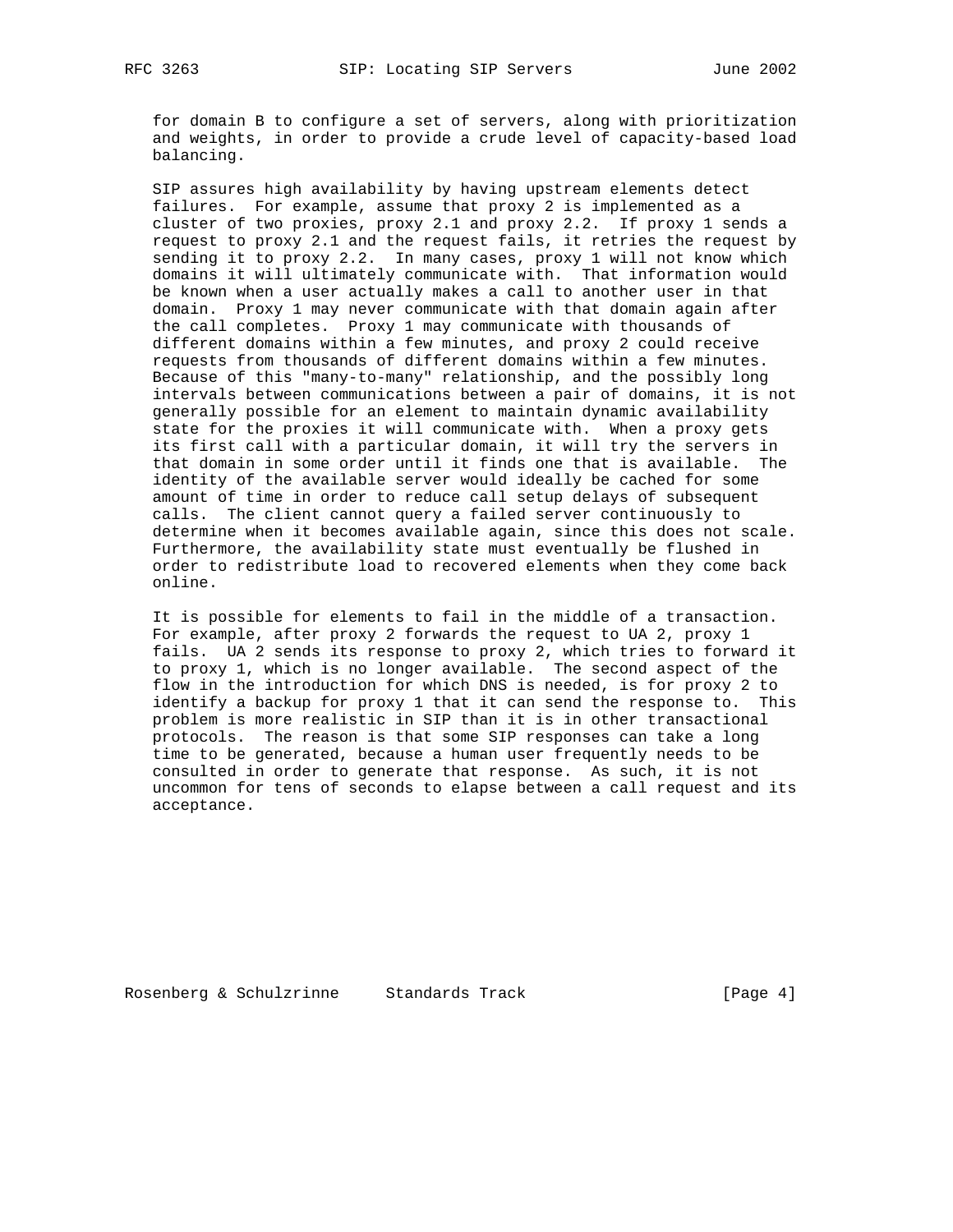### 3 Terminology

 In this document, the key words "MUST", "MUST NOT", "REQUIRED", "SHALL", "SHALL NOT", "SHOULD", "SHOULD NOT", "RECOMMENDED", "MAY", and "OPTIONAL" are to be interpreted as described in RFC 2119 [4] and indicate requirement levels for compliant SIP implementations.

## 4 Client Usage

 Usage of DNS differs for clients and for servers. This section discusses client usage. We assume that the client is stateful (either a User Agent Client (UAC) or a stateful proxy). Stateless proxies are discussed in Section 4.4.

 The procedures here are invoked when a client needs to send a request to a resource identified by a SIP or SIPS (secure SIP) URI. This URI can identify the desired resource to which the request is targeted (in which case, the URI is found in the Request-URI), or it can identify an intermediate hop towards that resource (in which case, the URI is found in the Route header). The procedures defined here in no way affect this URI (i.e., the URI is not rewritten with the result of the DNS lookup), they only result in an IP address, port and transport protocol where the request can be sent. RFC 3261 [1] provides guidelines on determining which URI needs to be resolved in DNS to determine the host that the request needs to be sent to. In some cases, also documented in [1], the request can be sent to a specific intermediate proxy not identified by a SIP URI, but rather, by a hostname or numeric IP address. In that case, a temporary URI, used for purposes of this specification, is constructed. That URI is of the form sip:<proxy>, where <proxy> is the FQDN or numeric IP address of the next-hop proxy. As a result, in all cases, the problem boils down to resolution of a SIP or SIPS URI in DNS to determine the IP address, port, and transport of the host to which the request is to be sent.

 The procedures here MUST be done exactly once per transaction, where transaction is as defined in [1]. That is, once a SIP server has successfully been contacted (success is defined below), all retransmissions of the SIP request and the ACK for non-2xx SIP responses to INVITE MUST be sent to the same host. Furthermore, a CANCEL for a particular SIP request MUST be sent to the same SIP server that the SIP request was delivered to.

 Because the ACK request for 2xx responses to INVITE constitutes a different transaction, there is no requirement that it be delivered to the same server that received the original request (indeed, if that server did not record-route, it will not get the ACK).

Rosenberg & Schulzrinne Standards Track (Page 5)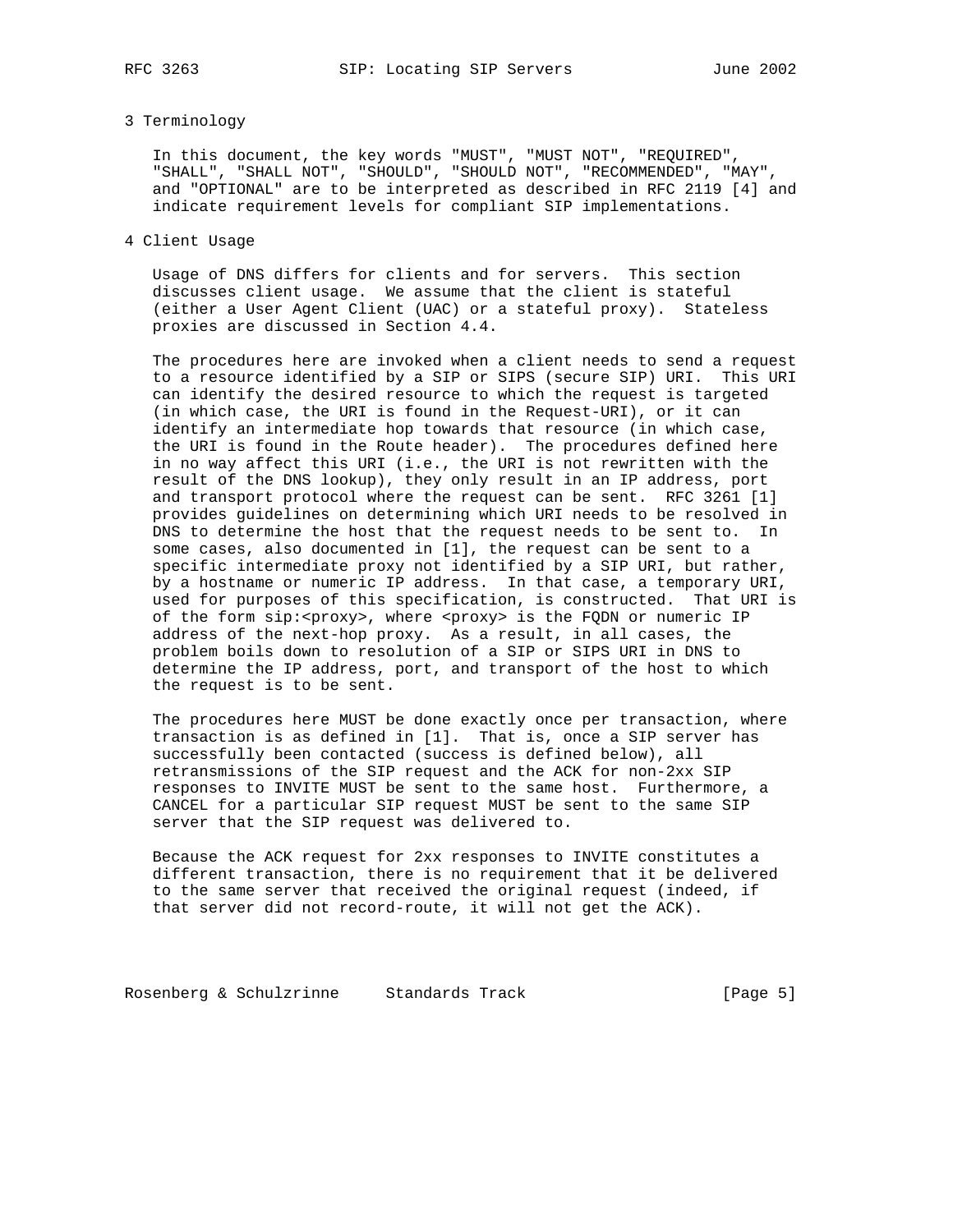We define TARGET as the value of the maddr parameter of the URI, if present, otherwise, the host value of the hostport component of the URI. It identifies the domain to be contacted. A description of the SIP and SIPS URIs and a definition of these parameters can be found in [1].

 We determine the transport protocol, port and IP address of a suitable instance of TARGET in Sections 4.1 and 4.2.

4.1 Selecting a Transport Protocol

First, the client selects a transport protocol.

 If the URI specifies a transport protocol in the transport parameter, that transport protocol SHOULD be used.

 Otherwise, if no transport protocol is specified, but the TARGET is a numeric IP address, the client SHOULD use UDP for a SIP URI, and TCP for a SIPS URI. Similarly, if no transport protocol is specified, and the TARGET is not numeric, but an explicit port is provided, the client SHOULD use UDP for a SIP URI, and TCP for a SIPS URI. This is because UDP is the only mandatory transport in RFC 2543 [6], and thus the only one guaranteed to be interoperable for a SIP URI. It was also specified as the default transport in RFC 2543 when no transport was present in the SIP URI. However, another transport, such as TCP, MAY be used if the guidelines of SIP mandate it for this particular request. That is the case, for example, for requests that exceed the path MTU.

 Otherwise, if no transport protocol or port is specified, and the target is not a numeric IP address, the client SHOULD perform a NAPTR query for the domain in the URI. The services relevant for the task of transport protocol selection are those with NAPTR service fields with values "SIP+D2X" and "SIPS+D2X", where X is a letter that corresponds to a transport protocol supported by the domain. This specification defines D2U for UDP, D2T for TCP, and D2S for SCTP. We also establish an IANA registry for NAPTR service name to transport protocol mappings.

 These NAPTR records provide a mapping from a domain to the SRV record for contacting a server with the specific transport protocol in the NAPTR services field. The resource record will contain an empty regular expression and a replacement value, which is the SRV record for that particular transport protocol. If the server supports multiple transport protocols, there will be multiple NAPTR records, each with a different service value. As per RFC 2915 [3], the client discards any records whose services fields are not applicable. For the purposes of this specification, several rules are defined.

Rosenberg & Schulzrinne Standards Track (Page 6)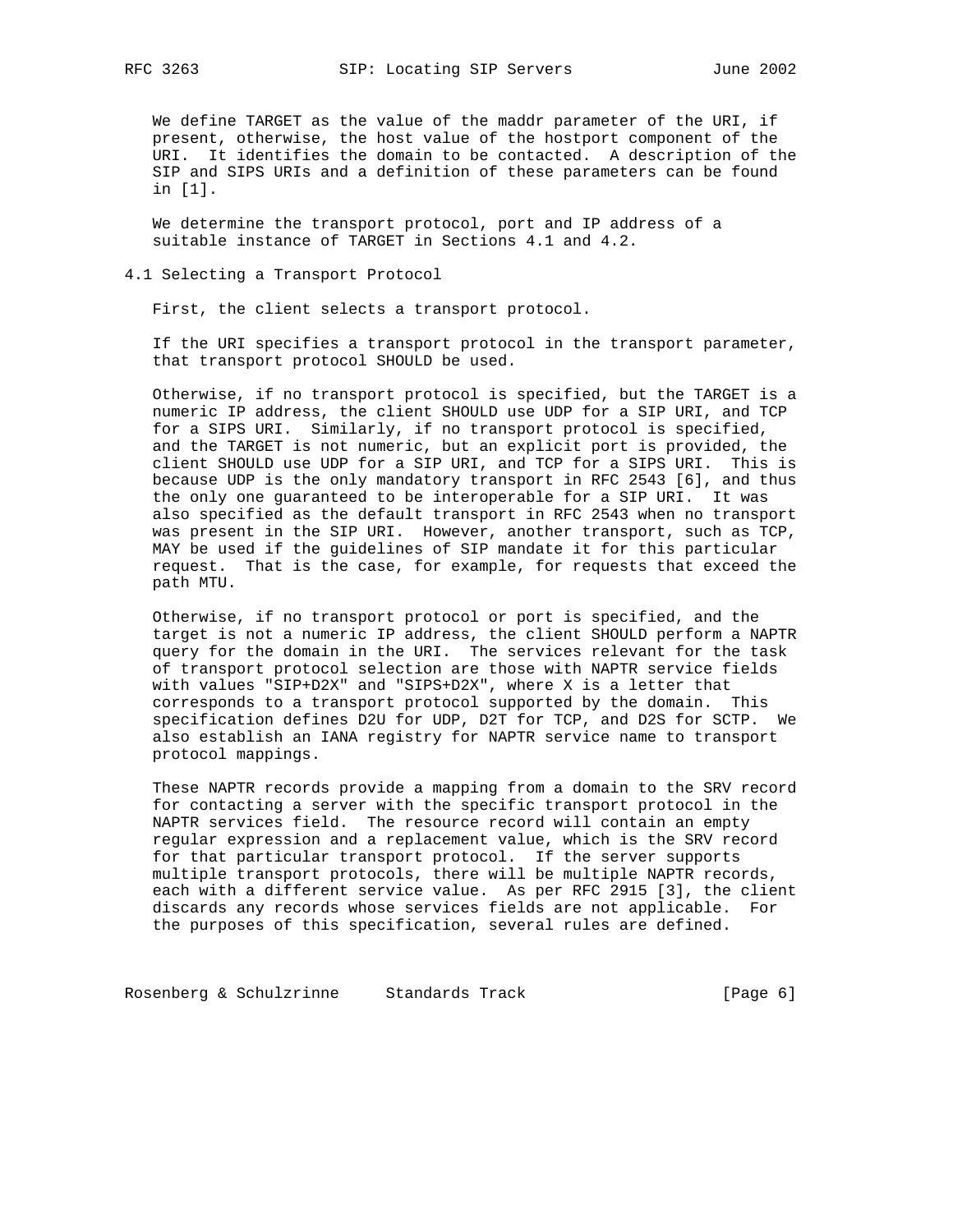First, a client resolving a SIPS URI MUST discard any services that do not contain "SIPS" as the protocol in the service field. The converse is not true, however. A client resolving a SIP URI SHOULD retain records with "SIPS" as the protocol, if the client supports TLS. Second, a client MUST discard any service fields that identify a resolution service whose value is not "D2X", for values of X that indicate transport protocols supported by the client. The NAPTR processing as described in RFC 2915 will result in the discovery of the most preferred transport protocol of the server that is supported by the client, as well as an SRV record for the server. It will also allow the client to discover if TLS is available and its preference for its usage.

 As an example, consider a client that wishes to resolve sip:user@example.com. The client performs a NAPTR query for that domain, and the following NAPTR records are returned:

|                               |  | order pref flags service | regexp replacement        |
|-------------------------------|--|--------------------------|---------------------------|
| IN NAPTR 50 50 "s" "SIPS+D2T" |  |                          | "" sips. tcp.example.com. |
| IN NAPTR 90 50 "s" "SIP+D2T"  |  |                          | "" _sip._tcp.example.com  |
| IN NAPTR 100 50 "s" "SIP+D2U" |  |                          | "" _sip._udp.example.com. |

 This indicates that the server supports TLS over TCP, TCP, and UDP, in that order of preference. Since the client supports TCP and UDP, TCP will be used, targeted to a host determined by an SRV lookup of \_sip.\_tcp.example.com. That lookup would return:

| $\cdots$ |          | Priority Weight Port Target |                  |                          |
|----------|----------|-----------------------------|------------------|--------------------------|
|          | IN SRV 0 |                             | and the contract | 5060 server1.example.com |
|          | IN SRV 0 |                             |                  | 5060 server2.example.com |

 If a SIP proxy, redirect server, or registrar is to be contacted through the lookup of NAPTR records, there MUST be at least three records - one with a "SIP+D2T" service field, one with a "SIP+D2U" service field, and one with a "SIPS+D2T" service field. The records with SIPS as the protocol in the service field SHOULD be preferred (i.e., have a lower value of the order field) above records with SIP as the protocol in the service field. A record with a "SIPS+D2U" service field SHOULD NOT be placed into the DNS, since it is not possible to use TLS over UDP.

 It is not necessary for the domain suffixes in the NAPTR replacement field to match the domain of the original query (i.e., example.com above). However, for backwards compatibility with RFC 2543, a domain MUST maintain SRV records for the domain of the original query, even if the NAPTR record is in a different domain. As an example, even though the SRV record for TCP is \_sip.\_tcp.school.edu, there MUST also be an SRV record at \_sip.\_tcp.example.com.

Rosenberg & Schulzrinne Standards Track (Page 7)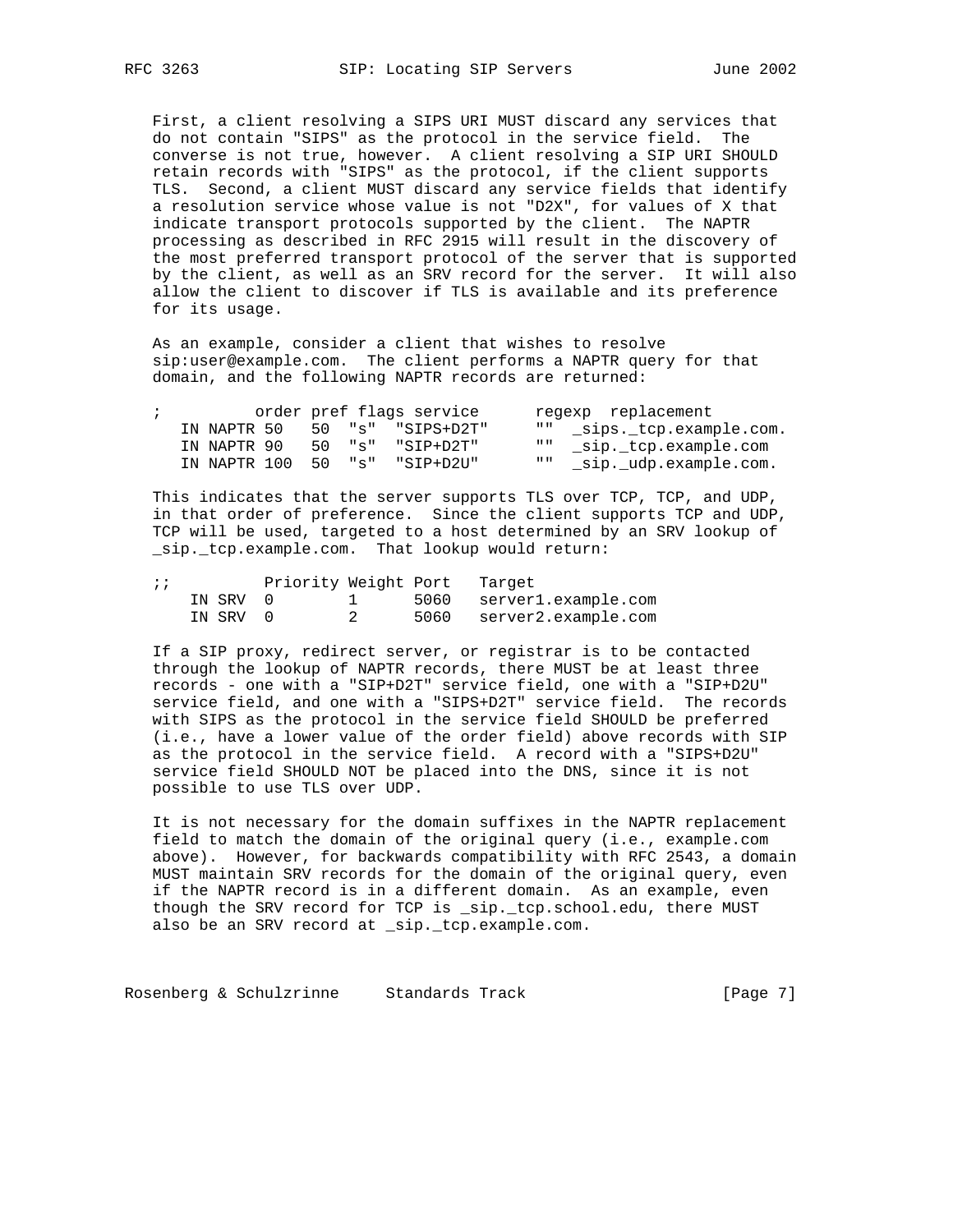RFC 2543 will look up the SRV records for the domain directly. If these do not exist because the NAPTR replacement points to a different domain, the client will fail.

 For NAPTR records with SIPS protocol fields, (if the server is using a site certificate), the domain name in the query and the domain name in the replacement field MUST both be valid based on the site certificate handed out by the server in the TLS exchange. Similarly, the domain name in the SRV query and the domain name in the target in the SRV record MUST both be valid based on the same site certificate. Otherwise, an attacker could modify the DNS records to contain replacement values in a different domain, and the client could not validate that this was the desired behavior or the result of an attack.

 If no NAPTR records are found, the client constructs SRV queries for those transport protocols it supports, and does a query for each. Queries are done using the service identifier "\_sip" for SIP URIs and "\_sips" for SIPS URIs. A particular transport is supported if the query is successful. The client MAY use any transport protocol it desires which is supported by the server.

 This is a change from RFC 2543. It specified that a client would lookup SRV records for all transports it supported, and merge the priority values across those records. Then, it would choose the most preferred record.

 If no SRV records are found, the client SHOULD use TCP for a SIPS URI, and UDP for a SIP URI. However, another transport protocol, such as TCP, MAY be used if the guidelines of SIP mandate it for this particular request. That is the case, for example, for requests that exceed the path MTU.

4.2 Determining Port and IP Address

 Once the transport protocol has been determined, the next step is to determine the IP address and port.

 If TARGET is a numeric IP address, the client uses that address. If the URI also contains a port, it uses that port. If no port is specified, it uses the default port for the particular transport protocol.

 If the TARGET was not a numeric IP address, but a port is present in the URI, the client performs an A or AAAA record lookup of the domain name. The result will be a list of IP addresses, each of which can be contacted at the specific port from the URI and transport protocol

Rosenberg & Schulzrinne Standards Track (Page 8)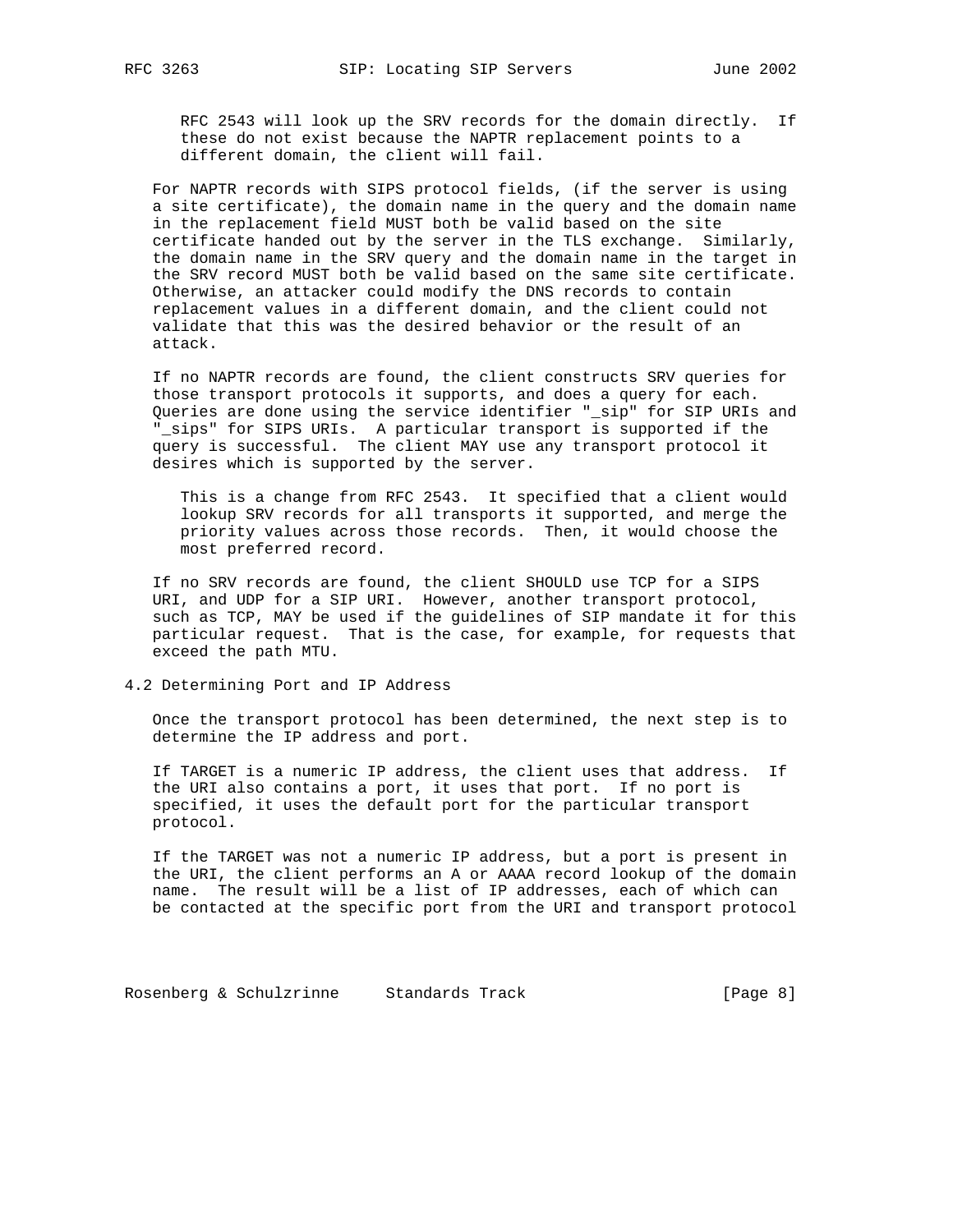determined previously. The client SHOULD try the first record. If an attempt should fail, based on the definition of failure in Section 4.3, the next SHOULD be tried, and if that should fail, the next SHOULD be tried, and so on.

 This is a change from RFC 2543. Previously, if the port was explicit, but with a value of 5060, SRV records were used. Now, A or AAAA records will be used.

 If the TARGET was not a numeric IP address, and no port was present in the URI, the client performs an SRV query on the record returned from the NAPTR processing of Section 4.1, if such processing was performed. If it was not, because a transport was specified explicitly, the client performs an SRV query for that specific transport, using the service identifier "\_sips" for SIPS URIs. For a SIP URI, if the client wishes to use TLS, it also uses the service identifier "\_sips" for that specific transport, otherwise, it uses "\_sip". If the NAPTR processing was not done because no NAPTR records were found, but an SRV query for a supported transport protocol was successful, those SRV records are selected. Irregardless of how the SRV records were determined, the procedures of RFC 2782, as described in the section titled "Usage rules" are followed, augmented by the additional procedures of Section 4.3 of this document.

 If no SRV records were found, the client performs an A or AAAA record lookup of the domain name. The result will be a list of IP addresses, each of which can be contacted using the transport protocol determined previously, at the default port for that transport. Processing then proceeds as described above for an explicit port once the A or AAAA records have been looked up.

4.3 Details of RFC 2782 Process

 RFC 2782 spells out the details of how a set of SRV records are sorted and then tried. However, it only states that the client should "try to connect to the (protocol, address, service)" without giving any details on what happens in the event of failure. Those details are described here for SIP.

 For SIP requests, failure occurs if the transaction layer reports a 503 error response or a transport failure of some sort (generally, due to fatal ICMP errors in UDP or connection failures in TCP). Failure also occurs if the transaction layer times out without ever having received any response, provisional or final (i.e., timer B or timer F in RFC 3261 [1] fires). If a failure occurs, the client SHOULD create a new request, which is identical to the previous, but

Rosenberg & Schulzrinne Standards Track (Page 9)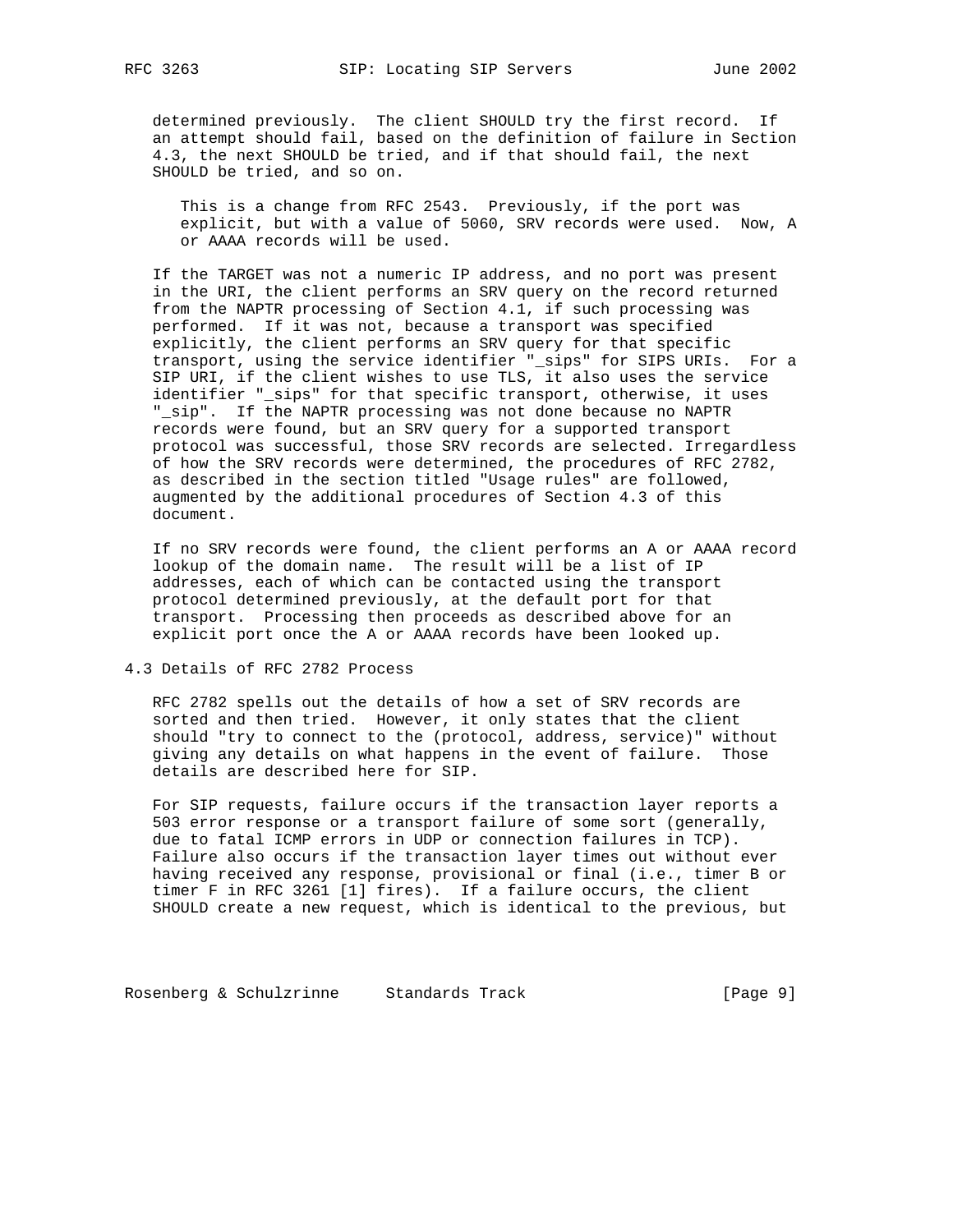has a different value of the Via branch ID than the previous (and therefore constitutes a new SIP transaction). That request is sent to the next element in the list as specified by RFC 2782.

4.4 Consideration for Stateless Proxies

 The process of the previous sections is highly stateful. When a server is contacted successfully, all retransmissions of the request for the transaction, as well as ACK for a non-2xx final response, and CANCEL requests for that transaction, MUST go to the same server.

 The identity of the successfully contacted server is a form of transaction state. This presents a challenge for stateless proxies, which still need to meet the requirement for sending all requests in the transaction to the same server.

 The problem is similar, but different, to the problem of HTTP transactions within a cookie session getting routed to different servers based on DNS randomization. There, such distribution is not a problem. Farms of servers generally have common back-end data stores, where the session data is stored. Whenever a server in the farm receives an HTTP request, it takes the session identifier, if present, and extracts the needed state to process the request. A request without a session identifier creates a new one. The problem with stateless proxies is at a lower layer; it is retransmitted requests within a transaction that are being potentially spread across servers. Since none of these retransmissions carries a "session identifier" (a complete dialog identifier in SIP terms), a new dialog would be created identically at each server. This could, for example result in multiple phone calls to be made to the same phone. Therefore, it is critical to prevent such a thing from happening in the first place.

 The requirement is not difficult to meet in the simple case where there were no failures when attempting to contact a server. Whenever the stateless proxy receives the request, it performs the appropriate DNS queries as described above. However, the procedures of RFC 2782 are not guaranteed to be deterministic. This is because records that contain the same priority have no specified order. The stateless proxy MUST define a deterministic order to the records in that case, using any algorithm at its disposal. One suggestion is to alphabetize them, or, more generally, sort them by ASCII-compatible encoding. To make processing easier for stateless proxies, it is RECOMMENDED that domain administrators make the weights of SRV records with equal priority different (for example, using weights of 1000 and 1001 if two servers are equivalent, rather than assigning both a weight of 1000), and similarly for NAPTR records. If the first server is contacted successfully, the proxy can remain

Rosenberg & Schulzrinne Standards Track [Page 10]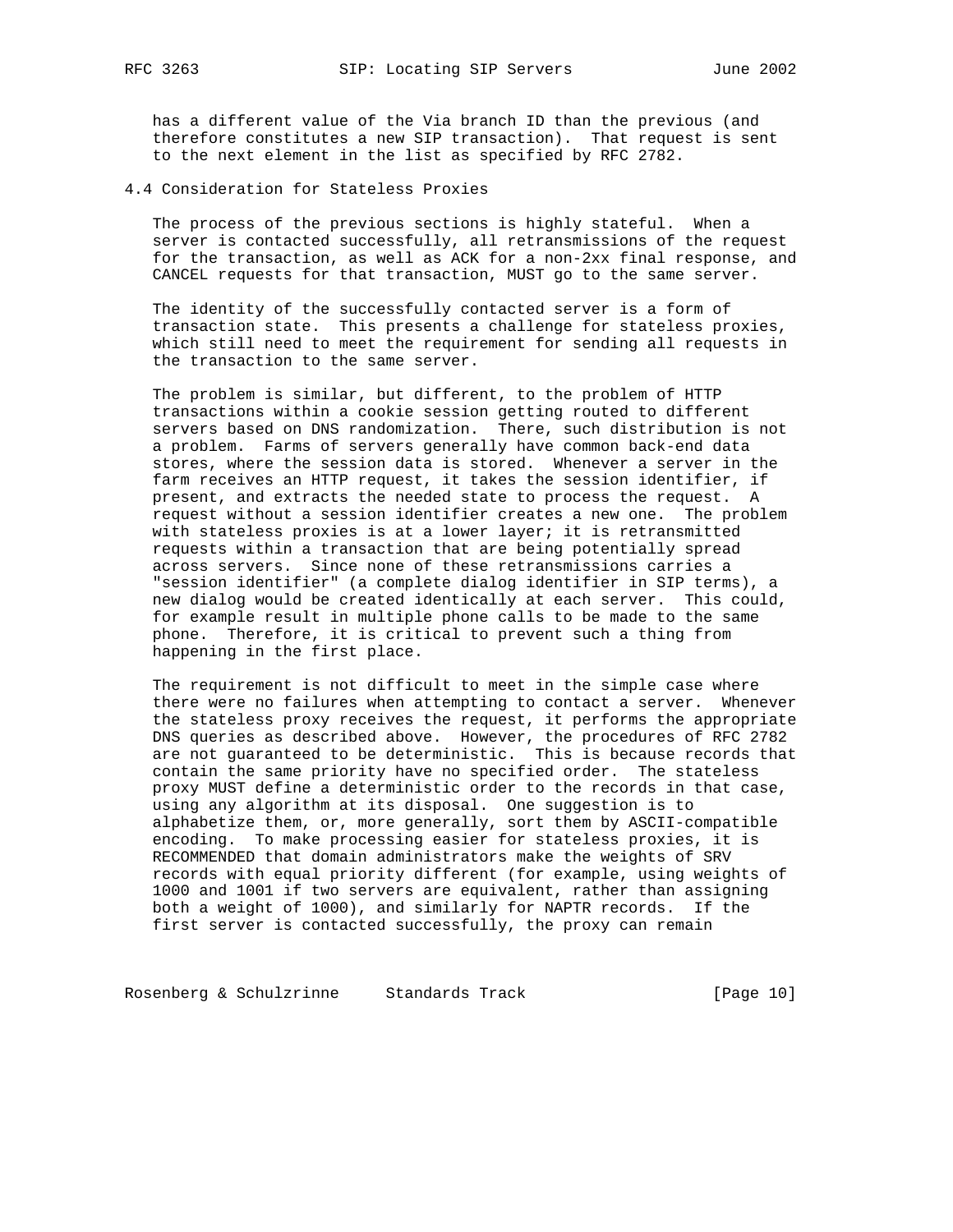stateless. However, if the first server is not contacted successfully, and a subsequent server is, the proxy cannot remain stateless for this transaction. If it were stateless, a retransmission could very well go to a different server if the failed one recovers between retransmissions. As such, whenever a proxy does not successfully contact the first server, it SHOULD act as a stateful proxy.

 Unfortunately, it is still possible for a stateless proxy to deliver retransmissions to different servers, even if it follows the recommendations above. This can happen if the DNS TTLs expire in the middle of a transaction, and the entries had changed. This is unavoidable. Network implementors should be aware of this limitation, and not use stateless proxies that access DNS if this error is deemed critical.

5 Server Usage

 RFC 3261 [1] defines procedures for sending responses from a server back to the client. Typically, for unicast UDP requests, the response is sent back to the source IP address where the request came from, using the port contained in the Via header. For reliable transport protocols, the response is sent over the connection the request arrived on. However, it is important to provide failover support when the client element fails between sending the request and receiving the response.

 A server, according to RFC 3261 [1], will send a response on the connection it arrived on (in the case of reliable transport protocols), and for unreliable transport protocols, to the source address of the request, and the port in the Via header field. The procedures here are invoked when a server attempts to send to that location and that response fails (the specific conditions are detailed in RFC 3261). "Fails" is defined as any closure of the transport connection the request came in on before the response can be sent, or communication of a fatal error from the transport layer.

 In these cases, the server examines the value of the sent-by construction in the topmost Via header. If it contains a numeric IP address, the server attempts to send the response to that address, using the transport protocol from the Via header, and the port from sent-by, if present, else the default for that transport protocol. The transport protocol in the Via header can indicate "TLS", which refers to TLS over TCP. When this value is present, the server MUST use TLS over TCP to send the response.

Rosenberg & Schulzrinne Standards Track [Page 11]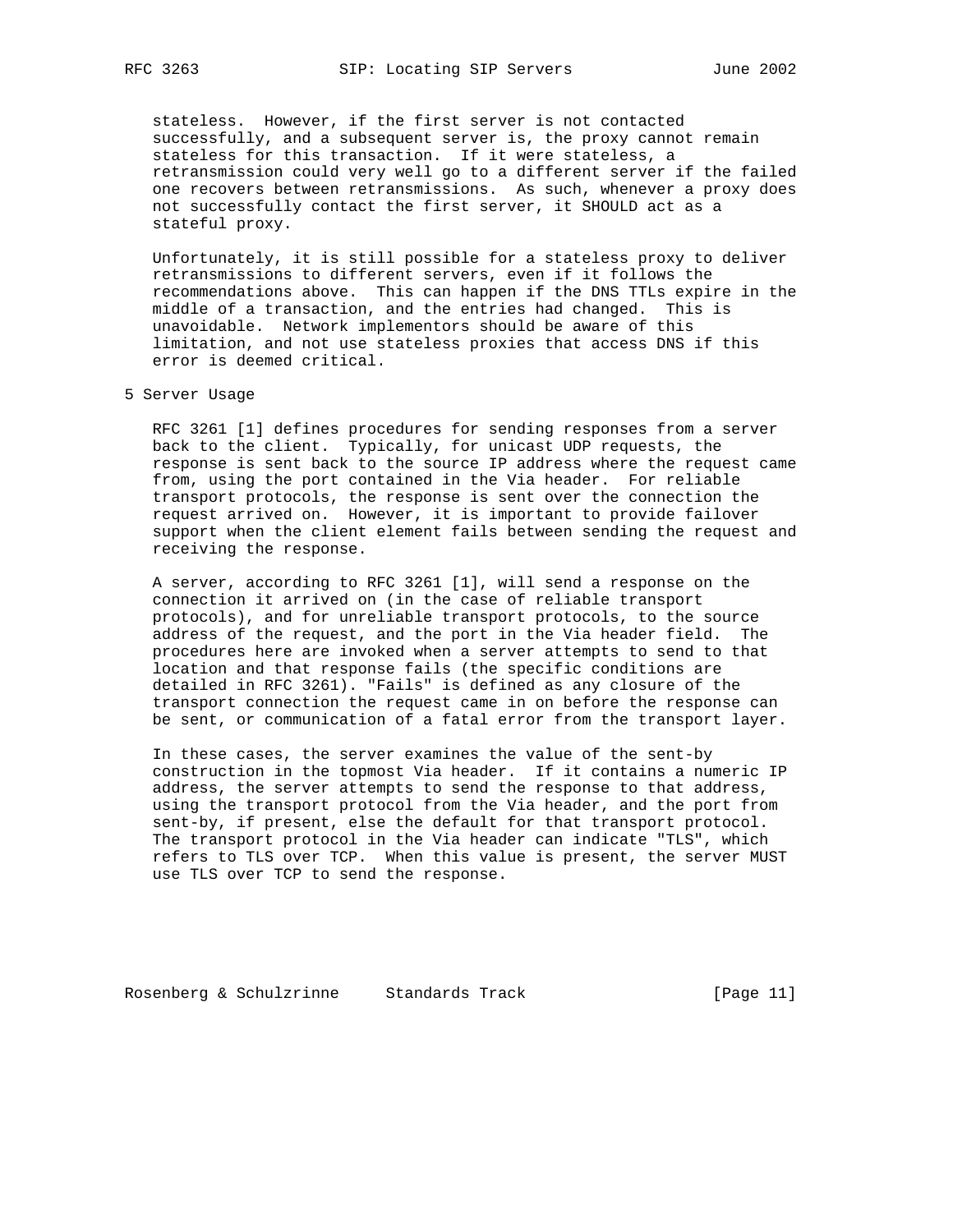If, however, the sent-by field contained a domain name and a port number, the server queries for A or AAAA records with that name. It tries to send the response to each element on the resulting list of IP addresses, using the port from the Via, and the transport protocol from the Via (again, a value of TLS refers to TLS over TCP). As in the client processing, the next entry in the list is tried if the one before it results in a failure.

 If, however, the sent-by field contained a domain name and no port, the server queries for SRV records at that domain name using the service identifier "\_sips" if the Via transport is "TLS", "\_sip" otherwise, and the transport from the topmost Via header ("TLS" implies that the transport protocol in the SRV query is TCP). The resulting list is sorted as described in [2], and the response is sent to the topmost element on the new list described there. If that results in a failure, the next entry on the list is tried.

6 Constructing SIP URIs

 In many cases, an element needs to construct a SIP URI for inclusion in a Contact header in a REGISTER, or in a Record-Route header in an INVITE. According to RFC 3261 [1], these URIs have to have the property that they resolve to the specific element that inserted them. However, if they are constructed with just an IP address, for example:

sip:1.2.3.4

 then should the element fail, there is no way to route the request or response through a backup.

 SRV provides a way to fix this. Instead of using an IP address, a domain name that resolves to an SRV record can be used:

sip:server23.provider.com

 The SRV records for a particular target can be set up so that there is a single record with a low value for the priority field (indicating the preferred choice), and this record points to the specific element that constructed the URI. However, there are additional records with higher values of the priority field that point to backup elements that would be used in the event of failure. This allows the constraint of RFC 3261 [1] to be met while allowing for robust operation.

Rosenberg & Schulzrinne Standards Track [Page 12]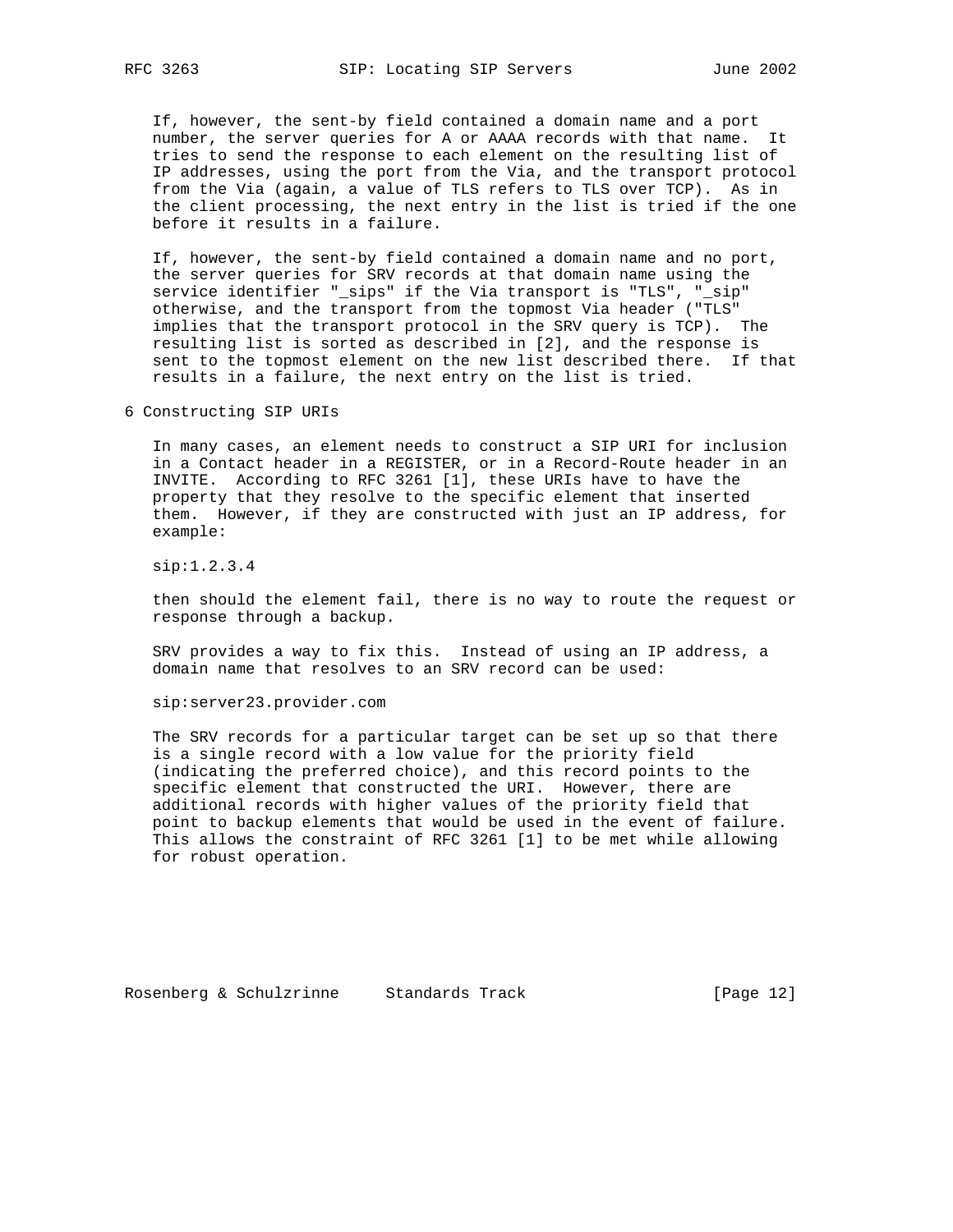### 7 Security Considerations

 DNS NAPTR records are used to allow a client to discover that the server supports TLS. An attacker could potentially modify these records, resulting in a client using a non-secure transport when TLS is in fact available and preferred.

 This is partially mitigated by the presence of the sips URI scheme, which is always sent only over TLS. An attacker cannot force a bid down through deletion or modification of DNS records. In the worst case, they can prevent communication from occurring by deleting all records. A sips URI itself is generally exchanged within a secure context, frequently on a business card or secure web page, or within a SIP message which has already been secured with TLS. See RFC 3261 [1] for details. The sips URI is therefore preferred when security is truly needed, but we allow TLS to be used for requests resolved by a SIP URI to allow security that is better than no TLS at all.

 The bid down attack can also be mitigated through caching. A client which frequently contacts the same domain SHOULD cache whether or not its NAPTR records contain SIPS in the services field. If such records were present, but in later queries cease to appear, it is a sign of a potential attack. In this case, the client SHOULD generate some kind of alert or alarm, and MAY reject the request.

 An additional problem is that proxies, which are intermediaries between the users of the system, are frequently the clients that perform the NAPTR queries. It is therefore possible for a proxy to ignore SIPS entries even though they are present, resulting in downgraded security. There is very little that can be done to prevent such attacks. Clients are simply dependent on proxy servers for call completion, and must trust that they implement the protocol properly in order for security to be provided. Falsifying DNS records can be done by tampering with wire traffic (in the absence of DNSSEC), whereas compromising and commandeering a proxy server requires a break-in, and is seen as the considerably less likely downgrade threat.

8 The Transport Determination Application

 This section more formally defines the NAPTR usage of this specification, using the Dynamic Delegation Discovery System (DDDS) framework as a guide [7]. DDDS represents the evolution of the NAPTR resource record. DDDS defines applications, which can make use of the NAPTR record for specific resolution services. This application is called the Transport Determination Application, and its goal is to map an incoming SIP or SIPS URI to a set of SRV records for the various servers that can handle the URI.

Rosenberg & Schulzrinne Standards Track [Page 13]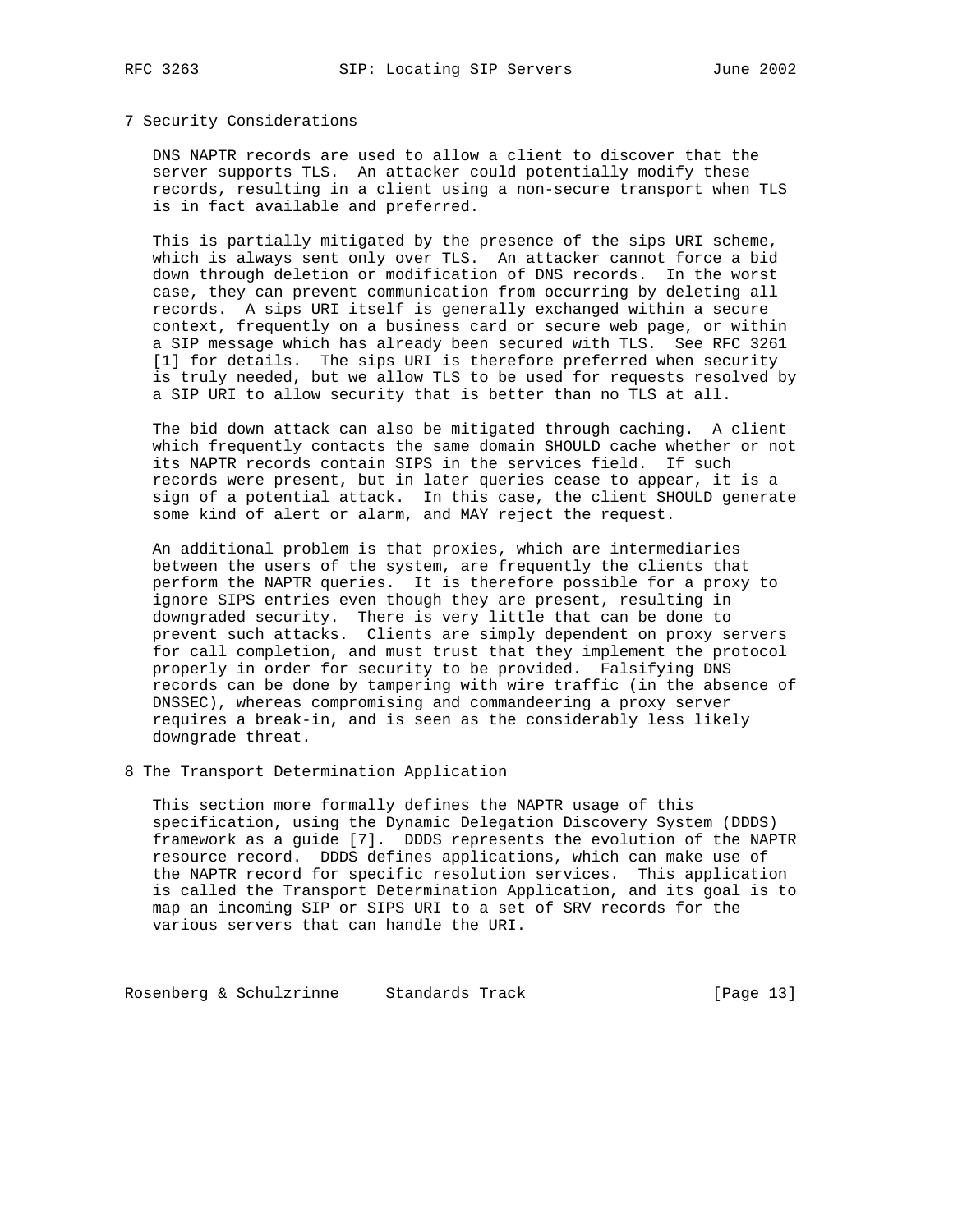The following is the information that DDDS requests an application to provide:

- Application Unique String: The Application Unique String (AUS) is the input to the resolution service. For this application, it is the URI to resolve.
- First Well Known Rule: The first well known rule extracts a key from the AUS. For this application, the first well known rule extracts the host portion of the SIP or SIPS URI.
- Valid Databases: The key resulting from the first well known rule is looked up in a single database, the DNS [8].
- Expected Output: The result of the application is an SRV record for the server to contact.
- 9 IANA Considerations

 The usage of NAPTR records described here requires well known values for the service fields for each transport supported by SIP. The table of mappings from service field values to transport protocols is to be maintained by IANA. New entries in the table MAY be added through the publication of standards track RFCs, as described in RFC 2434 [5].

The registration in the RFC MUST include the following information:

- Service Field: The service field being registered. An example for a new fictitious transport protocol called NCTP might be "SIP+D2N".
- Protocol: The specific transport protocol associated with that service field. This MUST include the name and acronym for the protocol, along with reference to a document that describes the transport protocol. For example - "New Connectionless Transport Protocol (NCTP), RFC 5766".
- Name and Contact Information: The name, address, email address and telephone number for the person performing the registration.

The following values have been placed into the registry:

| Services Field |  | Protocol |                 |
|----------------|--|----------|-----------------|
| SIP+D2T        |  | TCP      |                 |
| SIPS+D2T       |  | TCP      |                 |
| $SIP+D2U$      |  | TIDP     |                 |
| SIP+D2S        |  |          | SCTP (RFC 2960) |
|                |  |          |                 |

Rosenberg & Schulzrinne Standards Track [Page 14]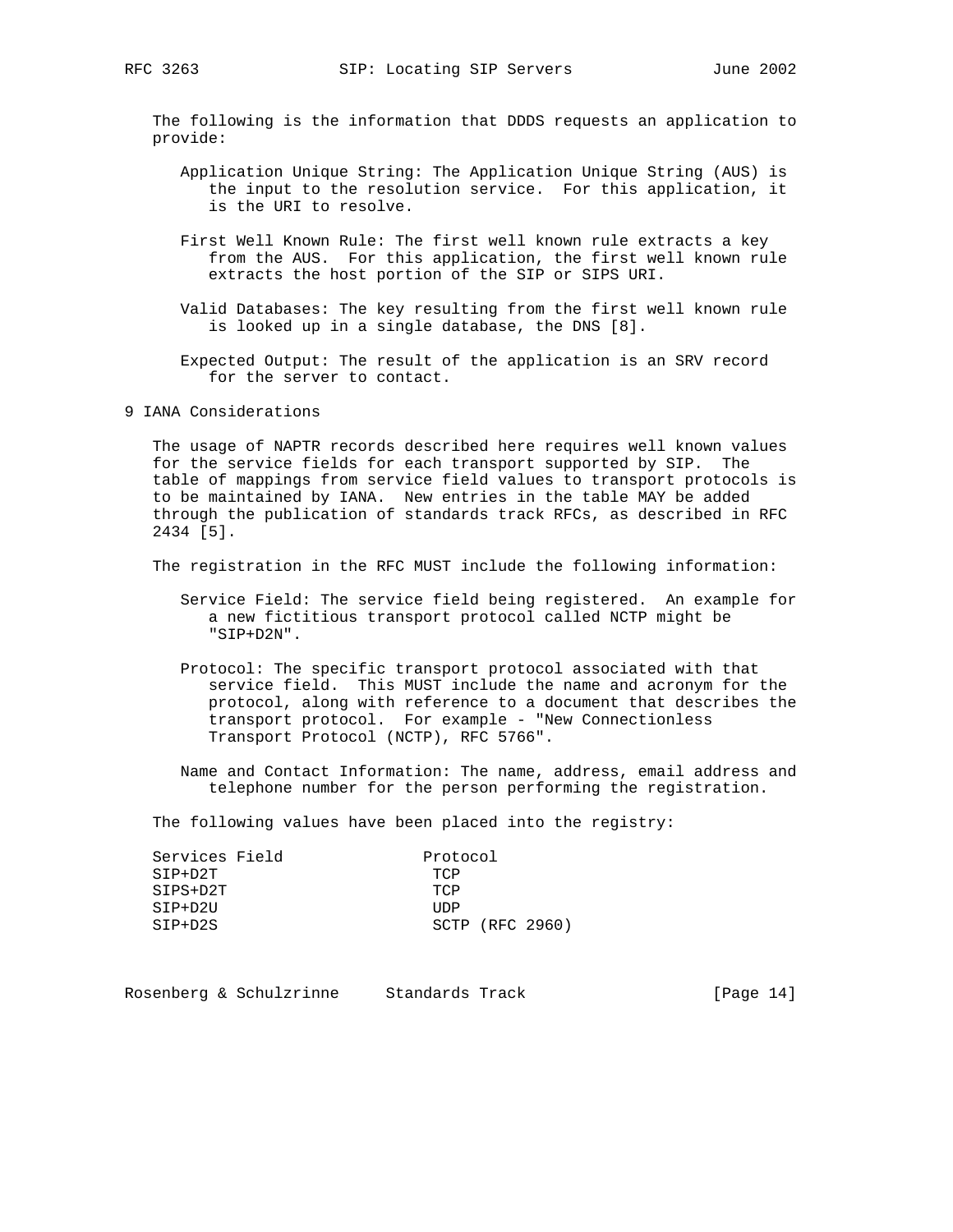## 10 Acknowledgements

 The authors would like to thank Randy Bush, Leslie Daigle, Patrik Faltstrom, Jo Hornsby, Rohan Mahy, Allison Mankin, Michael Mealling, Thomas Narten, and Jon Peterson for their useful comments.

- 11 Normative References
	- [1] Rosenberg, J., Schulzrinne, H., Camarillo, G., Johnston, A., Peterson, J., Sparks, R., Handley, M. and E. Schooler, "SIP: Session Initiation Protocol", RFC 3261, June 2002.
	- [2] Gulbrandsen, A., Vixie, P. and L. Esibov, "A DNS RR for Specifying the Location of Services (DNS SRV)", RFC 2782, February 2000.
	- [3] Mealling, M. and R. Daniel, "The Naming Authority Pointer (NAPTR) DNS Resource Record", RFC 2915, September 2000.
	- [4] Bradner, S., "Key Words for Use in RFCs to Indicate Requirement Levels", BCP 14, RFC 2119, March 1997.
	- [5] Narten, T. and H. Alvestrand, "Guidelines for Writing an IANA Considerations Section in RFCs", BCP 26, RFC 2434, October 1998.

## 12 Informative References

- [6] Handley, M., Schulzrinne, H., Schooler, E. and J. Rosenberg, "SIP: Session Initiation Protocol", RFC 2543, March 1999.
- [7] Mealling, M., "Dynamic Delegation Discovery System (DDDS) Part One: The Comprehensive DDDS Standard", Work in Progress.
- [8] Mealling, M., "Dynamic Delegation Discovery System (DDDS) Part Three: The DNS Database", Work in Progress.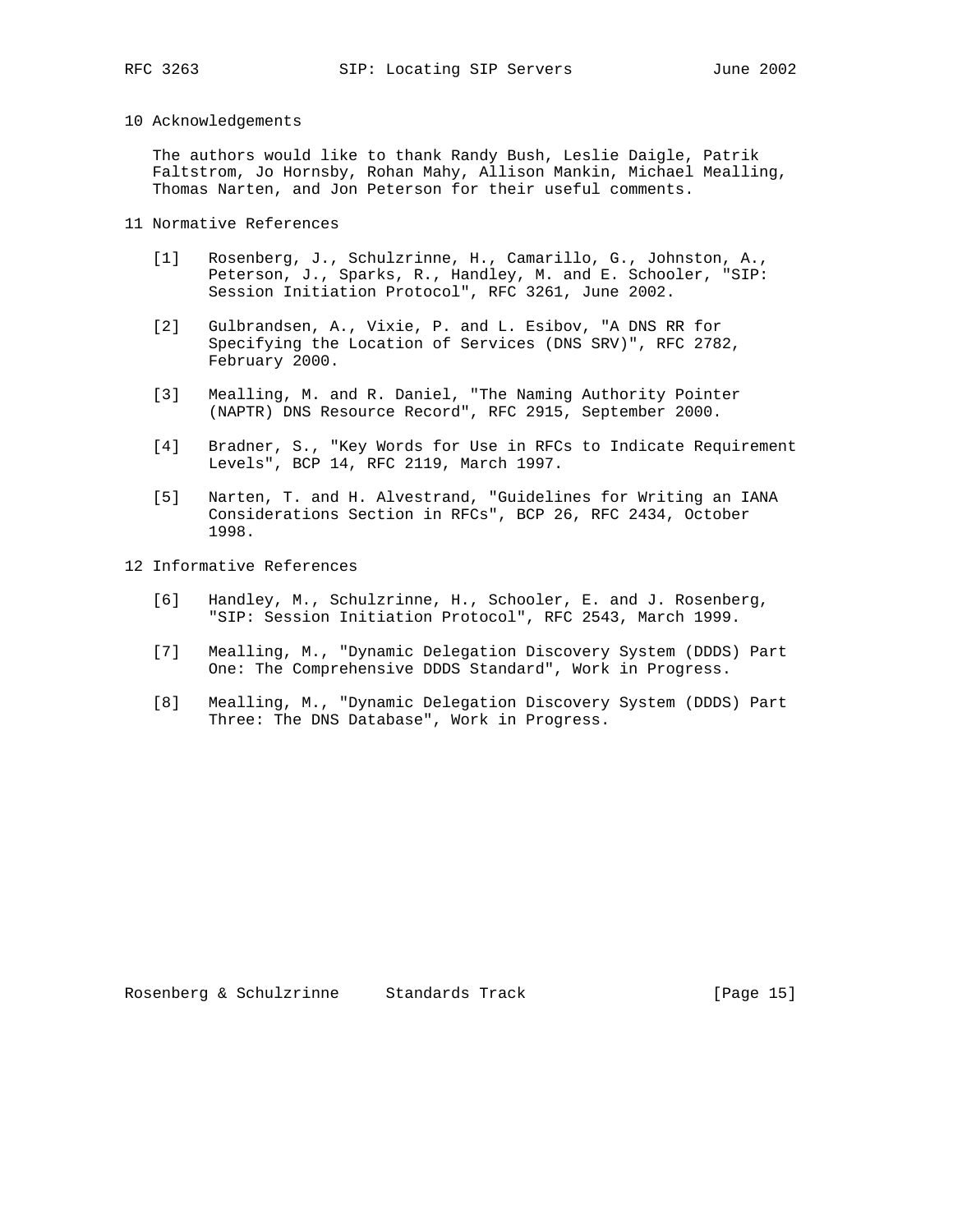13 Authors' Addresses

 Jonathan Rosenberg dynamicsoft 72 Eagle Rock Avenue First Floor East Hanover, NJ 07936

EMail: jdrosen@dynamicsoft.com

 Henning Schulzrinne Columbia University M/S 0401 1214 Amsterdam Ave. New York, NY 10027-7003

EMail: schulzrinne@cs.columbia.edu